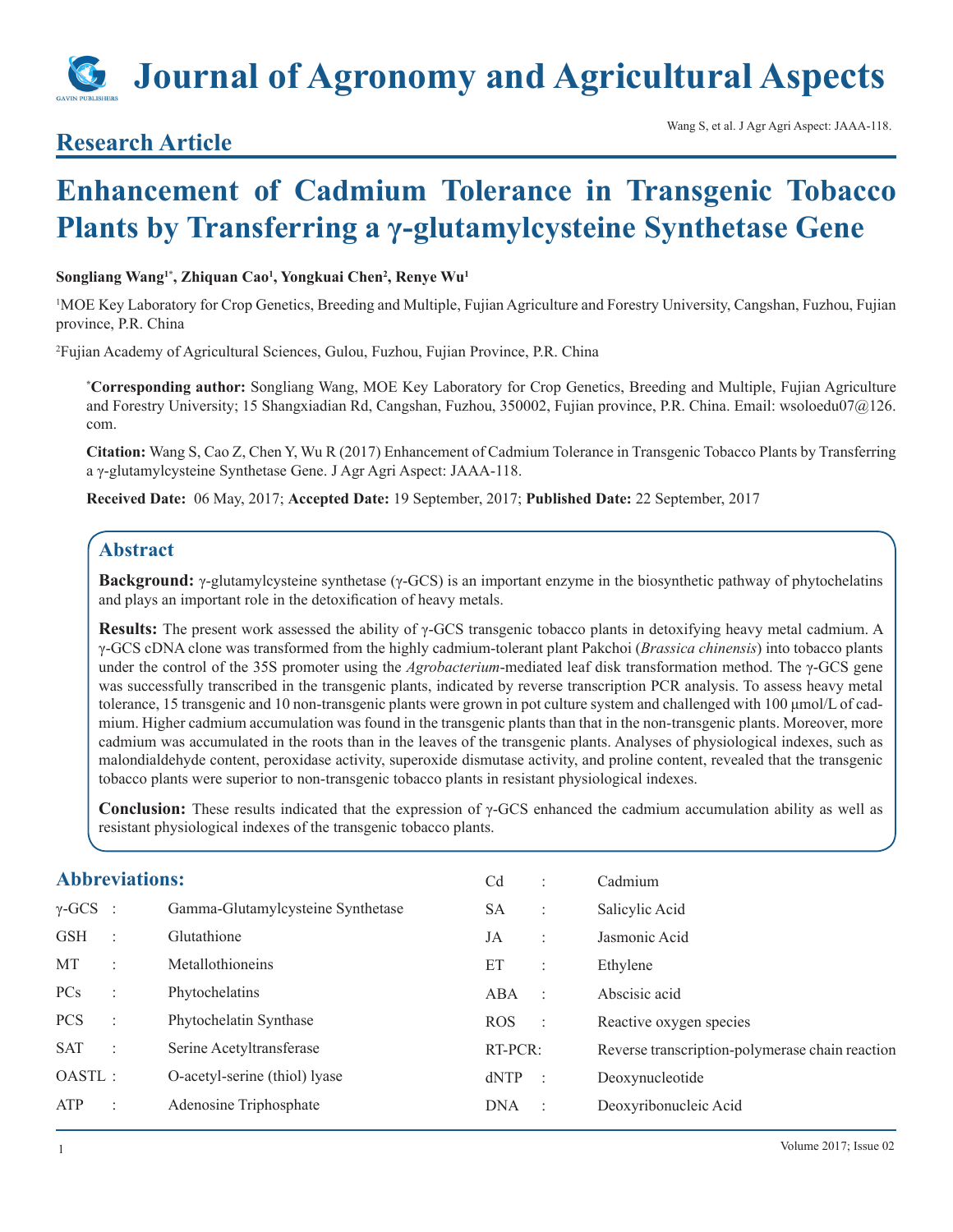| RNA                           |                          | Ribonucleic Acid                  |
|-------------------------------|--------------------------|-----------------------------------|
| PCR.                          |                          | Polymerase Chain Reaction         |
| SOD                           | ÷.                       | Superoxyde Dismutase              |
| <b>NBT</b>                    |                          | Nitroblue tetrazolium             |
| <b>POD</b>                    | ÷                        | Peroxidase                        |
| MDA.                          | $\overline{\phantom{a}}$ | Malondialdehyde                   |
| TCA.                          |                          | Trichloroacetic Acid              |
| EDTA                          | $\sim$                   | Ethylene Diamine Tetraacetic Acid |
| ORF                           |                          | Open Reading Frame                |
| cDNA :                        |                          | Complementary DNA                 |
| H <sub>2</sub> O <sub>2</sub> |                          | Hydrogen Peroxide                 |
|                               |                          |                                   |

**Keywords:** *Brassica chinensis*; Cadmium hyperaccumulator; γ-glutamylcysteine synthetase; Heavy-metal Transgenic tobacco

## **Background**

Globally, agricultural crops are polluted by industrial effluents, which affects crop yield. It is necessary to pay attention to the mechanisms of metal tolerance and accumulation of agricultural crops. Generally, heavy metals such as cadmium, zinc, copper, manganese, and mercury are persistent toxic environmental pollutants [1]. The increasing usage of metal products results in the subsequent accumulation of toxic metals in the environment, which consequently results in serious environmental problems and is ultimately hazardous to human life as a result of the accumulation of metals in the food chain [2,3]. Hence, to overcome this kind of environmental crisis, several researchers have reported various techniques for metal remediation in the environment. Among the methods, phytoremediation is one of the most effective and promising techniques to eliminate heavy metal pollution [4]. As accumulators, plants possess superior properties, such as the capability of autotrophic plants to produce high biomass under low nutrient supply, the capacity to reduce the spread of pollutants through water and wind erosion, and wide-spread public acceptance. Plants also produce many root exudates that support the proliferation of soil microflora that participate in remediation, especially in the rhizosphere, as well as specific chelating agents that mobilize elements into bioavailable forms [5]. With respect to the phytoremediation concept, researchers first selected wild plant accumulators, and approximately five hundred species have been discovered thus far with the capability to accumulate heavy metals, most of which belong to the Brassicaceae family. Although have several advantages over conventional physico-chemical methods and microorganism remediation, wild plants, which often tend to grow slowly and lack the enzymatic mechanism necessary for the efficient metabolization of chelated heavy metals, are not suitable for cleaning up of contaminants [6]. This has led to the idea of modifying plants by the introduction of exogenous gene

expression, which may play a role in the process of heavy metal removal or detoxification. The discovery of more innovative catabolic gene transformation technologies is likely important to enhance the phytoremediation efficiency of plants [7].

Phytoremediation is a complex process that includes the solubilization and mobilization of pollutants in the soil, uptake and sequestration into the plant, vascular transport, and tissue distribution in leaf tissue, and transport and sequestration in different organelles of the plant [8-10]. To increase phytoremediation efficiency, the gene expression patterns may only need to target certain cellular compartments and organ types such as the chloroplast [11], vacuole [12], leaf, and root [13] by means of different promoters and targeting signals, or specific responsive promoters under inducible conditions. Many small peptides that have the general structure of (γ-Glu-Cys) n, known as glutathione (GSH), constitute the complete structure of phytochelatin. These peptides are capable of efficiently sequestrating multiple metal ions in metal-thiolate complexes and play a pivotal role in heavy metal detoxification in plants [14]. Unlike transgenic plants with recombinant Metallothioneins (MTs), the synthesis of Phytochelatins (PCs) contains several enzymatic reactions that occur successively through the synthesis of o-acetylserine from the basic material. Acetyl CoA is then used to synthesize cysteine with  $H_2S$  in the presence of glutamic acid. Cysteine is catalyzed to form γ-glutamine homocysteine, and the following synthesis of glutathione requires glutamic acid and glycine bases in addition to γ-glutamine homocysteine. The monomer of PCs, GSH, is produced by enzymatic reactions, and finally the constitution of PCs is catalyzed by Phytochelatin Synthase (PCS). These synthetic steps of phytochelatins are catalyzed by SAT, OASTL, γ-GCS, GSHS, and PCS, respectively [15]. γ-glutamylcysteine synthetase (γ-GCS) is a rate-limiting enzyme in the PC metabolic pathway, and it can synthesize γ-glutamylcysteine in the presence of cysteine and ATP, as well as provide the precursor for the synthesis of GSH [16, 17]. The overexpression of  $\gamma$ -glutamylcysteine synthetase in plants results in a higher accumulation of GSH and phytochelatins, as well as an enhancement of Cd tolerance and accumulation [18, 19]. Overexpression of γ-GCS can also enhance the defense response of some signaling molecules such as Salicylic Acid (SA), Jasmonic Acid (JA), Ethylene (ET), Abscisic Acid (ABA), and Reactive Oxygen Species (ROS) [20]. The same functional results have been reported for some other genes in the PC pathway [21-23]. It seems that transduction of the exogenous γ-GCS gene in higher plants has potential for the remediation of heavy metal pollution in the environment. However, studies on the bioremediation of metal pollution using transgenic plants are limited. Hence, in this study, the γ-GCS gene of Pakchoi (*Brassica chinensis*) was cloned and transformed into tobacco plants. The tolerance and efficiency of cadmium accumulation by transgenic and non-transgenic plants were determined. Moreover, the physiological properties of the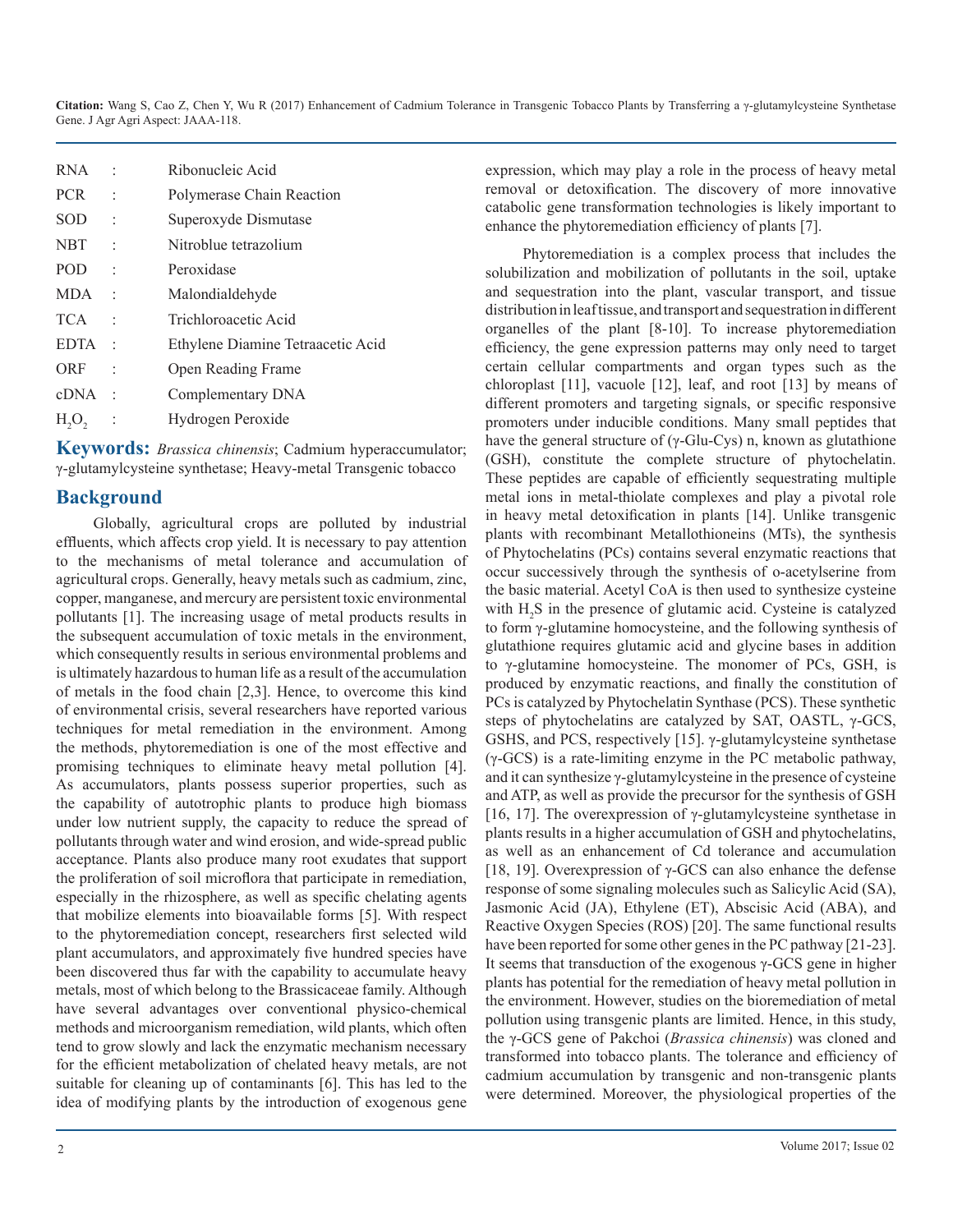plants, such as the malondialdehyde content, peroxidase activity, superoxide dismutase activity, and proline content, were also determined, and the putative application of transgenic plants for the phytoremediation of heavy metal pollution was successfully reported [22].

## **Materials and Methods**

#### **Plant materials and growth conditions**

Twelve genotype varieties (A, B, C, …, K and L) of Pakchoi (*Brassica chinensis*) were selected for this experiment. Seeds were sown on a plastic plate containing vermiculite, the vermiculite was pre-watered, and each plate had one genotype. There was a total of 12 plates, each of which were covered with plastic film to ensure seed germination. The plates were placed in a greenhouse (16/8 hours of light/dark at 28℃). The plates were irrigated with halfstrength standard Hoagland solution during germination until two leaves were observed on each seedling. After 30 days, the seedlings were transferred into pot culture for plant propagation and irrigated with standard Hoagland solution (pH 6.5). The solution pH was adjusted to 6.5 by adding diluted HCl or NaOH. The Hoagland solution in the plastic growth containers was renewed every 3 days. After 15 days of hydroponic culture, the Pakchoi plants were transferred into a nutrient solution containing 100 μmol/L of CdCl, to induce metal stress. The plants were harvested after 6 days of stress culture, and their Cd contents were determined subsequently with triplicate measurements for each sample.

#### **Isolation of the cDNA conserved sequence of γ-GCS**

Young leaves of genotype K (identified as a Cd-tolerant genotype in previous experiments) of *B. chinensis* were collected after 48 h stress and homogenized using liquid nitrogen. Total RNA was isolated using TRIZOL Reagent according to the manufacturer's instructions (TaKaRa, Dalian). The RNA was qualified and stored at -70℃ until further use. RT-PCR was conducted using a Reverse Transcription kit according to the manufacturer's instructions (TaKaRa, Dalian). The two PCR primers were constructed from the nucleotide sequence of γ-GCS from other known *Brassica* varieties to amplify the conserved sequence; they were the  $\gamma$ -GCS forward primer (5'- TGATTGTTGCGGCGAGTC-3') and the γ-GCS reverse primer (5'- CATTCCTATGCGGTCCTT -3'). The reaction contained 2.0 μL of buffer, 0.5 μL of 10 mM dNTP, 1.0 μL of 10 nM of each of the forward and reverse primers, 0.2 μL of Taq DNA Polymerase (5U), 1.0 μL (10 ng/μL) of template DNA, with a total volume of 20 μL in each tube. The reaction conditions were 94°C for 5 min, followed by 35 cycles of 94°C for 50 s, 56°C for 1 min, and 72℃ for 1 min). The PCR product was electrophoresed in 1% agarose gel for 35 min. The target DNA fragment was collected using the Gel Extraction Kit (Sangon, Shanghai) and stored at -20℃ until further use.

#### **Cloning the full-length sequence of the γ-GCS cDNA**

According to the collected cDNA conserved sequence of γ-GCS, the full length γ-GCS gene was amplified by using the SMARTTM –RACE KIT (Takara, Dalian). Combined with the provided UPM primers, the amplification primers of 3' and 5' end overall length sequences (γ-GCS 3'-GTCGCTGAGGAAATGGGAATCGGTT, γ-GCS 5'-ATGCCGAAAGTTGGTTCCC TTGGAC) were designed by software Primer 5.0. Experimental procedures followed manufacturer's instructions (Clontch, USA). After obtaining the 3' and 5' end sequences, Primer 5.0 was utilized to splice the full length of γ-GCS genes and to design the primers (γ-GCS-OF 5'- TTCGGATCCCTTCCTTCTTCCTTCACG-3', γ-GCS-OR 5'- CTCGAGCTCTCACAAACTCACACCTTCTT-3') for the amplification of the full length of γ-GCS. Restriction enzyme cutting sites BamH I and Sac I were attached to either of the primers for restriction digestion in the following experiments.

## **Construction and expression of the γ-GCS gene in a plasmid**

Experimental tobacco (*Nicotiana tabacum*) K326 seeds were cultivated on solid MS culture medium (standard) in sterile culture bottles. The bacteria used in this experiment are *E. coli* DH5α and *Agrobacterium tumefactions* EHA105. The plasmid pMD-18-T was obtained from the Takara (Dalian) company. The restriction enzymes SmaI and SacI were used to digest the pMD-18T-γ-GCS and the eukaryotic expression vector pBI121 at 37 ℃ for 16 h. T4 DNA Ligase (obtained from Takara) was used to clone the γ-GCS fragment into pBI121 overnight. The constructed eukaryotic expression vectors (Fig. 1) were introduced into *Agrobacterium tumefaciens* strain EHA105.



Figure 1: The sketch diagram of the γ-GCS gene expression vector construction. In order to further verify the result of this vector, restriction sites SmaI and SacI were added in this plasmid.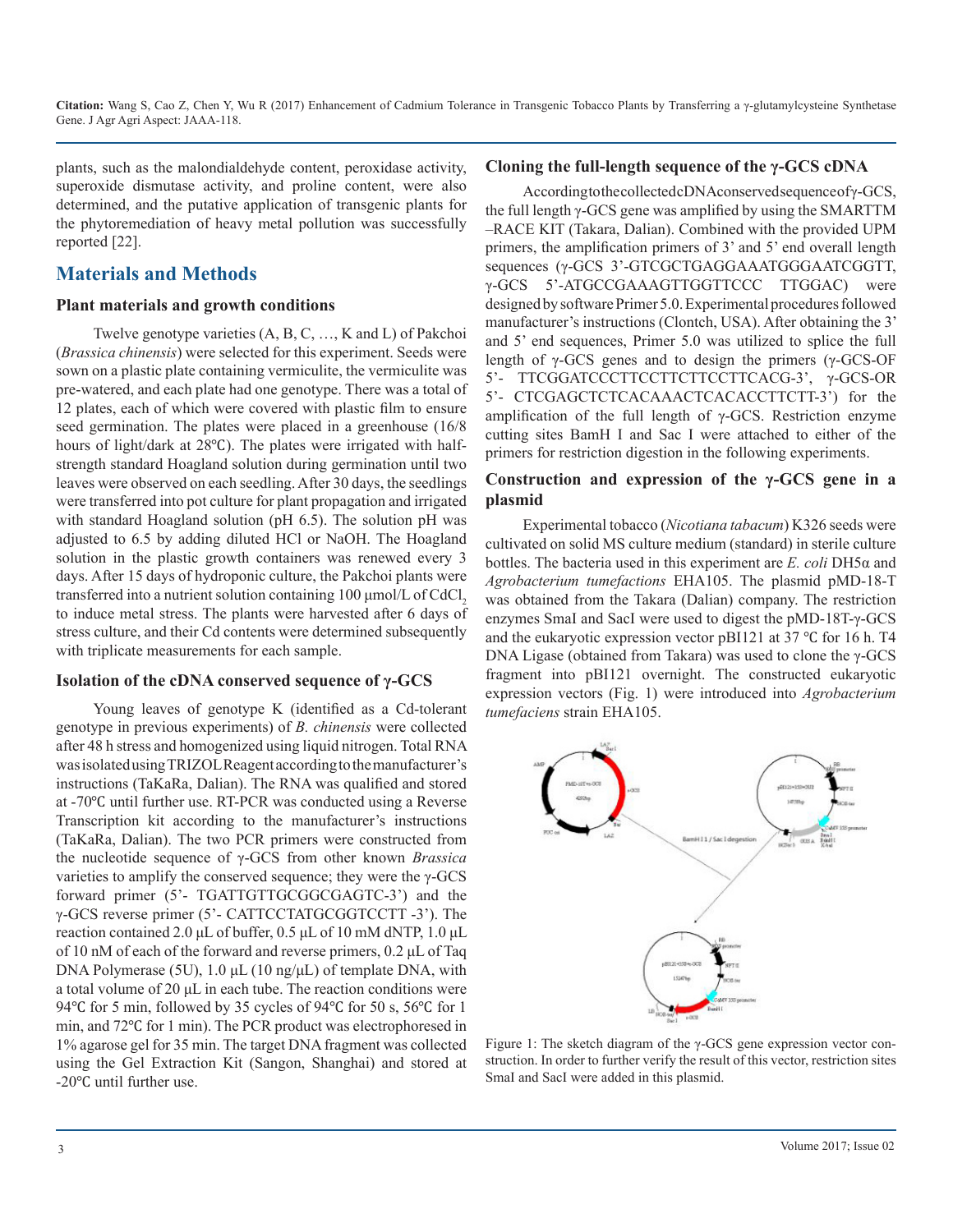#### **PCR analysis of transgenic plants**

The γ-GCS gene in EHA105 was transformed into tobacco plants using the *Agrobacterium tumefaciens* mediated tobacco leaf disc method following Oh et al. [24]. Transgenic tobacco plants and wild tobacco plants were placed in greenhouse (16/8 hours of light/dark at 28℃) and irrigated with standard Hoagland solution. After 15 days, these plants were stressed by 100 μmol/L of CdCl<sub>2</sub>. The leaves and roots of tobacco plants were harvested after 6 days of stress culture. Genomic DNA was isolated from transgenic tobacco according to the method of Edwards et al. [25]. PCR amplification was performed under the following conditions: 94°C for 5 min, 30 cycles of 94°C for 50 s, 62°C for 1 min, and 72℃ for 1 min. Finally, the PCR products were separated using 1% agarose gel electrophoresis, and then extracted and stored at -18℃ for further use.

#### **Gene expression analysis by semi-quantitative RT-PCR**

RNA was extracted from tobacco leaves and reverse transcribed into cDNA. A 1-μl cDNA template sample was used to amplify the target genes and the actin gene by semi-quantitative PCR amplification, and the numbers of cycles were 28 and 26, respectively. After the PCR amplification, the amplified RNA gene and actin RNA gene samples were mixed and 10 μl of the mixed samples were separated by 2.5% agarose gel electrophoresis and observed using 2 μl of bromophenol blue as an indicator; photographs were documented with gel imaging systems. The one gel quantification software was used for density scanning of the electrophoretic bands. The contrast and brightness of the target genes of γ*-*GCS and the actin gene bands were analyzed, and the transcription level of expression was based on a brightness ratio.

#### **Determination of cadmium content**

The metal concentration in the plant tissues was analyzed using an atomic absorption spectrophotometer method. In brief, a standard cadmium solution was prepared by dissolving 1.000 g of cadmium in a small amount of hydrochloric acid. Then, the solution was diluted in 1% hydrochloric acid made up to 1 L. To determine the cadmium concentration in the leaf and root of the tobacco plant, these tissues were cleaned using water, and weighed. An appropriate amount of the tobacco plant was dried in an oven at 70℃ overnight. The dried plant materials were ground into a powder using a mortar and pestle. Concentrated nitric acid (10 ml) was added to 1 g of dried plant samples in a small beaker and digested overnight, after which the beaker was carefully laid on a heating plate until red-brown nitrogen dioxide gas was no longer produced. After the beaker cooled, a small amount of 70% perchloric acid was added. The beaker was reheated to evaporate the liquid to a smaller volume. Then, the sample solution was dissolved in a 50-ml flask that contained a specific volume of deionized water. The cadmium concentration in the transgenic and

non-transgenic tobacco plant tissues was calculated by substitution of sample absorptions in a curvilinear equation ( $y = 0.1769*x +$ 0.0118) of a cadmium standard solution, where 'x' denotes the sample absorption. Cadmium contents were determined with triplicate measurements for each sample.

#### **Physiological index of transgenic tobacco plants**

#### **Superoxide Dismutase (SOD)**

Tobacco leaves (0.5 g) were homogenized using quartz sand and 1 ml of ice-cold 0.05 M pH 7.8 phosphate buffer in an ice bath. Then, the homogenous enzyme solution was transferred into a 5-ml centrifuge tube and made up to a final volume of 5 ml by adding phosphate buffer. The enzyme solution was maintained at  $60^{\circ}$ cin a water bath for 15 min, cooled for several minutes, and then centrifuged at 10000 r/min for 20 min, after which the enzyme solution of the supernatant was collected for the enzyme assay. This step was repeated three times. The NBT photoreduction method was used in the SOD assay. The SOD enzyme reaction mixture consisted of 5.4 ml of reaction liquid, 0.1 ml of enzyme solution, and 0.5 ml of riboflavin. The blank control consisted of 5.4 ml of reaction liquid, 0.1 ml of distilled water, and 0.5 ml of riboflavin. The blank control was kept under dark conditions; the other test tubes were kept under 4000 lx light for 20 min. Prior to measuring the absorbance of the sample at 560 nm, the initial value was adjusted to zero using the blank control. Subsequently, the sample absorbance was measured at 560 nm. SOD enzyme activity was calculated using the following formula: SOD (U/g  $FW$ ) = (ACK-AE) \*VT/Ack/0.5/W/Vs (where VT is the total volume of the enzyme solution (ml); VS is the used volume of the enzyme solution (ml); W is the fresh weight of the tobacco leaves (g); ACK is the absorbance of the buffer solution substitute for the enzyme solution; and AE is the absorbance of the sample tubes). SOD value was determined with triplicate measurements for each sample.

#### **Peroxidase (POD)**

Tobacco leaves (0.5 g) were ground into a uniform pulp by adding a small amount of quartz sand and 1 ml of 0.05 M phosphate buffer (pH 6.0); the homogenate of the enzyme solution was transferred into a 5-ml centrifuge tube and phosphate buffer was added to a final volume of 5 ml. The enzyme solution was centrifuged at 4000 r/min for 15 min and the supernatant was collected for the enzyme assay. The experiments were conducted in triplicate. The enzyme solution boiled for 5 min was considered as the control group. After adding the enzyme solution, the reaction mixture was immediately immersed in a water bath at 34℃ for 3 min, after which the solution was rapidly diluted to half concentration. The absorbance was recorded at one-second intervals at 470 nm using a colorimeter. The absorbance data were recorded five times at the respective intervals. The enzyme activity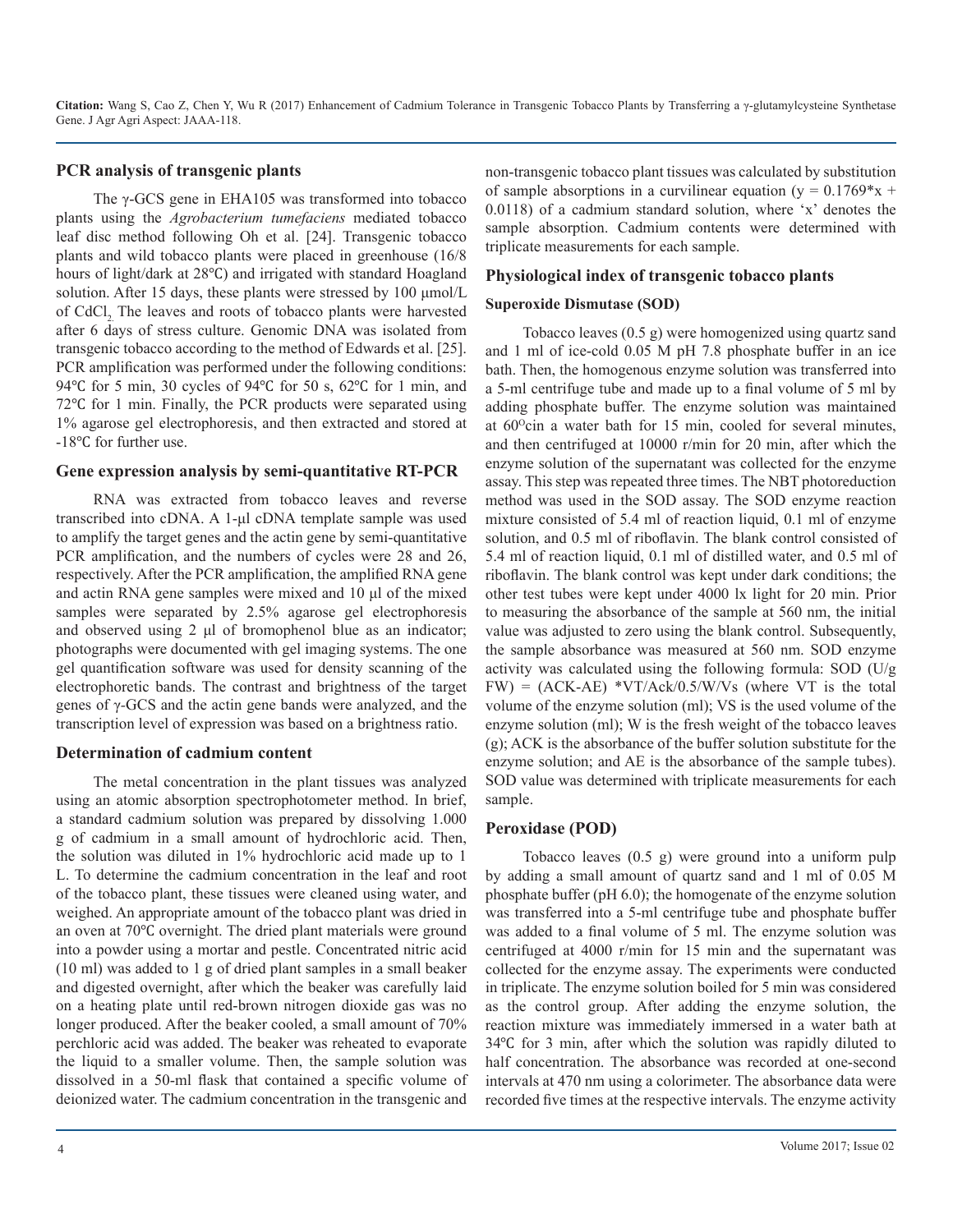was determined by analyzing the variation in the absorbance between the one-second intervals. One unit of enzyme activity was expressed as the variation in the absorbance at 470 nm (0.01) in one second. The calculation formula was as follows: Activity of peroxidase =  $\Delta A$  470\*VT/W/VS/0.01/t (VT is the total volume of the enzyme solution (ml); VS is the used volume of the enzyme solution (ml); W is the fresh weight of the tobacco leaves (g);  $\Delta A$ <sub>470</sub> is the variation in the absorbance between each second; *t* is the reaction time). POD value was determined with triplicate measurements for each sample.

#### **Malondialdehyde (MDA)**

Tobacco leaves (0.5 g) were ground into a uniform pulp by adding a small amount of quartz sand and 5 ml of 5% TCA, followed by centrifugation at 3000 rpm/min for 10 min. Then, two ml of the supernatant was collected and added to 2 ml of 0.67% TBA, mixed and placed in boiling water for 30 min, after which the samples were cooled and centrifuged again. This was repeated three times. The absorbance of the supernatant was determined at 450 nm, 532 nm, and 600 nm. The MDA concentrations of the solution and plant tissue were calculated using the following formula:  $A_{532} - A_{600} = 155000 \text{°C}^*$ L; Error correction formula: C/  $\mu$ mol/L = 6.45(A<sub>532</sub> – A<sub>600</sub>) – 0.56A<sub>450</sub> (A<sub>450</sub>, A<sub>532</sub>, A<sub>600</sub> indicate the absorbance at 450 nm, 532 nm, and 600 nm, respectively; C is the MDA concentration of the extraction solution; L is the thickness of the cuvette). MDA value was determined with triplicate measurements for each sample.

#### **Proline**

The different plant leaves (0.5 g) were accurately weighed for proline analysis. The leaf samples were added to 5 ml of 3% sulfosalicylic acid solution in glass tubes. The tubes were heated in a boiling water bath for 10 min with frequent shaking. After cooling, the samples were filtered into clean test tubes, and this filtrate was considered as the proline extract. The extract (2 ml) was withdrawn and placed in another clean test tube with a glass stopper, and 2 ml of glacial acetic acid and 2 ml of acidic indene ninhydrin reagent were added and heated in a boiling water bath for 30 min until the solution turned red. Then, 4 ml of toluene was added and the solution was shaken for 30 s, placed aside and allowed to stand for a moment, and then 10 ml of the upper liquid was transferred into centrifuge tubes and centrifuged at 3000 rpm for 5 min. A straw was used to gently draw the upper red proline toluene solution into the cuvette; toluene was used as a blank control, and the absorbance value was read at a wavelength of 520 nm using a spectrophotometer. A regression equation (or the standard curve) was used to calculate the proline content in 2 ml of the liquid (x μg/2 ml), and then the proline percentage of the samples was calculated. The calculation formula is as follows: proline content per unit fresh weight sample  $(\mu g/g) = X*5/2$ W/106\*100% (X is the proline content in 2 ml of solution; W is

the fresh weight of the samples). Proline was determined with triplicate measurements for each sample.

#### **Glutathione (GSH)**

Leaf samples (2.5 g) were placed in a mortar to which 5 ml of pre-cooled TCA (4 $°C$ ; containing 5 mmol/L Na<sub>2</sub>-EDTA) was added, and the samples were ground into a homogenate in an ice bath. The samples were centrifuged at 4℃, 12000 rpm, for 20 min and the supernatants were collected for determination of the GSH content following the method referred to in the Laboratory Manual Guidance of Plant Physiology Module [26]. and repeated three times. GSH value was determined with triplicate measurements for each sample.

## **Results**

#### **Isolation and characterization of full-length γ-GCS**

The full-length nucleotide sequence and the deduced amino acid sequence of *γ-GCS* cloned in our experiment are shown in Figure 2. According to the sequence results of the 3' and 5' end of the *γ-GCS* gene, combined with the encoded sequence of the target gene, and using counting software to splice the nucleotide sequence, we obtained a full-length gene with 1838 bp (Figure 2 and Figure 3) (Genbank accession No. GQ996585). The open reading frame of γ-GCS is 1536 bp. Results of the amino acid P-BLAST analysis of the γ-GCS gene (Genbank accession No. ACX70134.1) coding region showed that there is homology between the cabbage γ-GCS gene and other species; the homology with Indian mustard  $\gamma$ -GCS (*Brassica juncea*, Genbank accession number: CAD91713.1) is 99%, and with *Brassica napus* γ-GCS (*Brassica napus*, Genbank accession number: CAK24967.1) is 97%. The subtle differences in the amino acid sequence maybe due to the differences between species within the same genus; the amino acid homology with Cruciferous plants, such as *Arabidopsis* (*Arabidopsis* Log number: CAA71075.1)  $\gamma$ -GCS, was approximately 90%.



**Figure 2:** The PCR amplification result of γ-GCS gene in *Brassica rapa*  var. *chinensis.* Notes: 1) Lane M:DNA Marker 15000; Lane 1-10: The full-length of the  $\gamma$ -GCS gene. 2) The DNA templates used in this PCR were isolated from ten different *Brassica chinensis* plants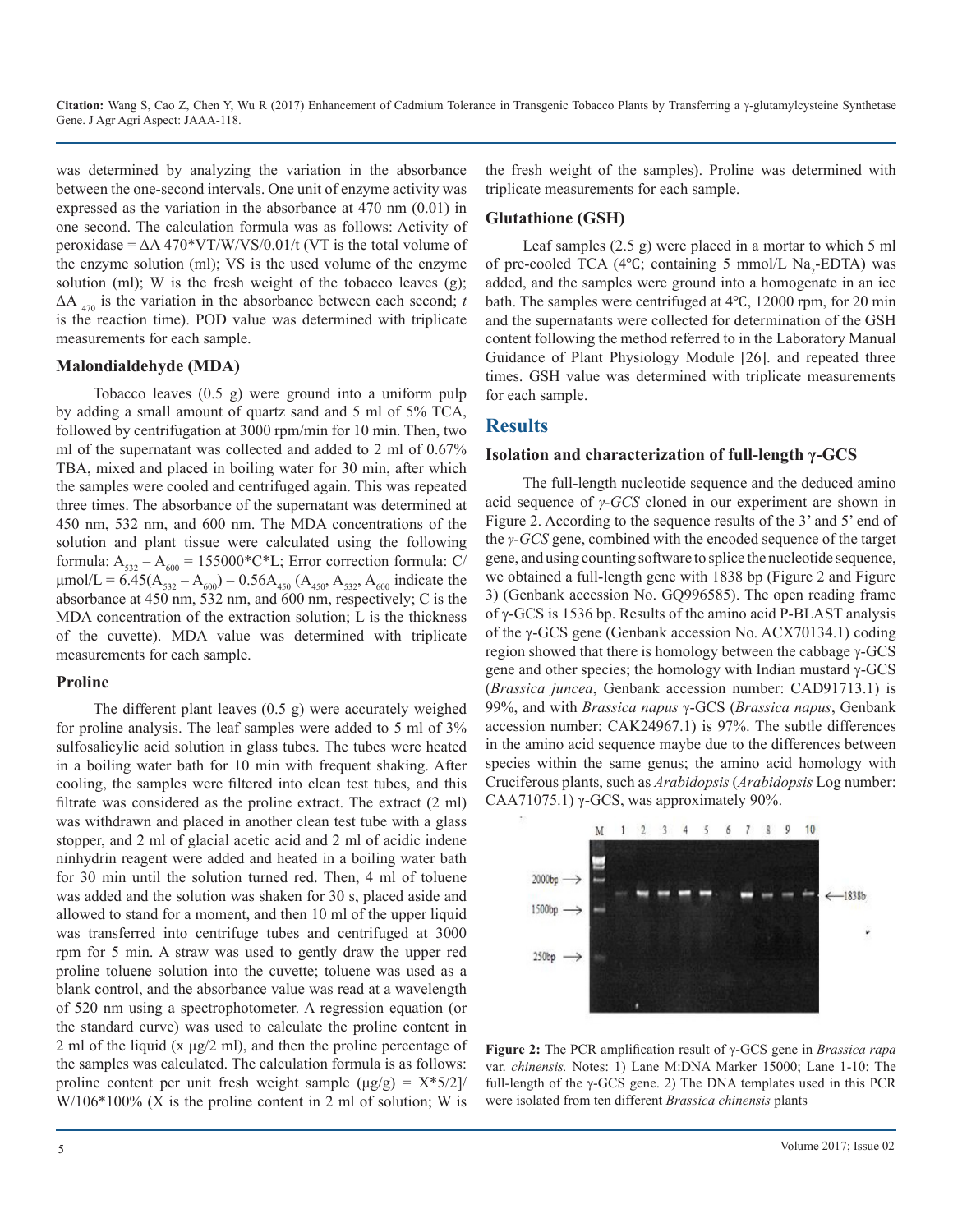Translation of DNAMAN1 (1-1536)

Total amino acid number: 511, MW=57475

Max ORF starts at AA pos 1 (may be DNA pos 1) for 511 AA (1533 bases), MW=57475

CGCGGGGTCTTCCTTCTTCCTTCACGAGATTCAGGAAACACACC

- 1 ATGGCGTTATTGTCTCAGGCAGGAGGAGCATACACTGTCCCTTCCGGACACGTAAGCTCA
- 1 M A L L S Q A G G A Y T V P S G H V S S
- 61 AAGATCAGGACTACTTCAGTTTCTGGTTGTGTAAGAAATTTGAGGATGAGTGAAGCTTAT
- 21 K I R T T S V S G C V R N L R M S E A Y
- 121 GTTAGCTCCTACTCCAGGACTCTCTCTACCAACTCAAGGAGCAAGAGAGGTCATCAGTTG
- 41 V S S Y S R T L S T N S R S K R G H Q L
- 181 ATTGTTGCGGCAAGTCCTCCTACAGAGGAAGCTGTAGTTGCCACTGAGCCGCTTACGAGA

61 I V A A S P P T E E A V V A T E P L T R

- 241 GAGGATCTCATTGCTTATCTTGCCTCCGGATGCAAATCAAAGGACAAATGGAGGATAGGT
- 81 E D L I A Y L A S G C K S K D K W R I G
- 301 ACAGAACATGAGAAGTTTGGTTTTGAGGTTAATACTTTACGTCCTATGAAGTATGAACAA
- 101 T E H E K F G F E V N T L R P M K Y E Q
- 361 ATAGCTGAGCTGCTTAACAGCATCGCCGAGAGGTTTGAATGGGAGAAAGTATTGGAAGGT
- 121 I A E L L N S I A E R F E W E K V L E G
- 421 GACAAGATCATTGGTCTCAAGCAGGGGAAACAAAGCATTTCACTTGAGCCTGGTGGTCAA
- 141 D K I I G L K Q G K Q S I S L E P G G Q
- 481 TTTGAGCTTAGTGGTGCGCCTCTTGAGACTTTGCACCAAACTTGTGCTGAAGTCAACTCA
- 161 F E L S G A P L E T L H Q T C A E V N S
- 541 CATCTTTATCAGGTCAAAGCTGTCGCTGAGGAAATGGGAATCGGTTTCTTAGGAATGGGT
- 181 H L Y Q V K A V A E E M G I G F L G M G
- 601 TTCCAGCCCAAATGGCGTCGTGAGGACATTCCCATCATGCCTAAGGGGAGATACGACATT
- 201 F Q P K W R R E D I P I M P K G R Y D I
- 661 ACGAGAAACTACATGCCGAAAGTTGGTTCCCTTGGACTTGATATGATGCTTCGGACCTGT
- 221 T R N Y M P K V G S L G L D M M L R T C
- 721 ACTGTTCAGGTGAATCTGGATTTTAGCTCAGAAGCTGATATGATCAGGAAGTTTCGTGTT
- 241 T V Q V N L D F S S E A D M I R K F R V
- 781 GGTCTTGCCTTGCAACCTATAGCAACGGCTCTGTTTGCAAATTCCCCTTTCACCGAAGGA
- 261 G L A L Q P I A T A L F A N S P F T E G
- 841 AAGCCAAACGGGTTCCTCAGCATGAGAAGCCATATATGGACAGACACTGACAAGGACCGC
- 281 K P N G F L S M R S H I W T D T D K D R
- 901 ACAGGAATGCTACCGTTTGTTTTCGATGACTCTTTTGGGTTTGAGCAGTATGTTGACTAC
- 301 T G M L P F V F D D S F G F E Q Y V D Y
- 961 GCACTGGATGTTCCTATGTACTTCGCCTACCGAAACAACAAATACGTGGACTGTACTGGA
- 321 A L D V P M Y F A Y R N N K Y V D C T G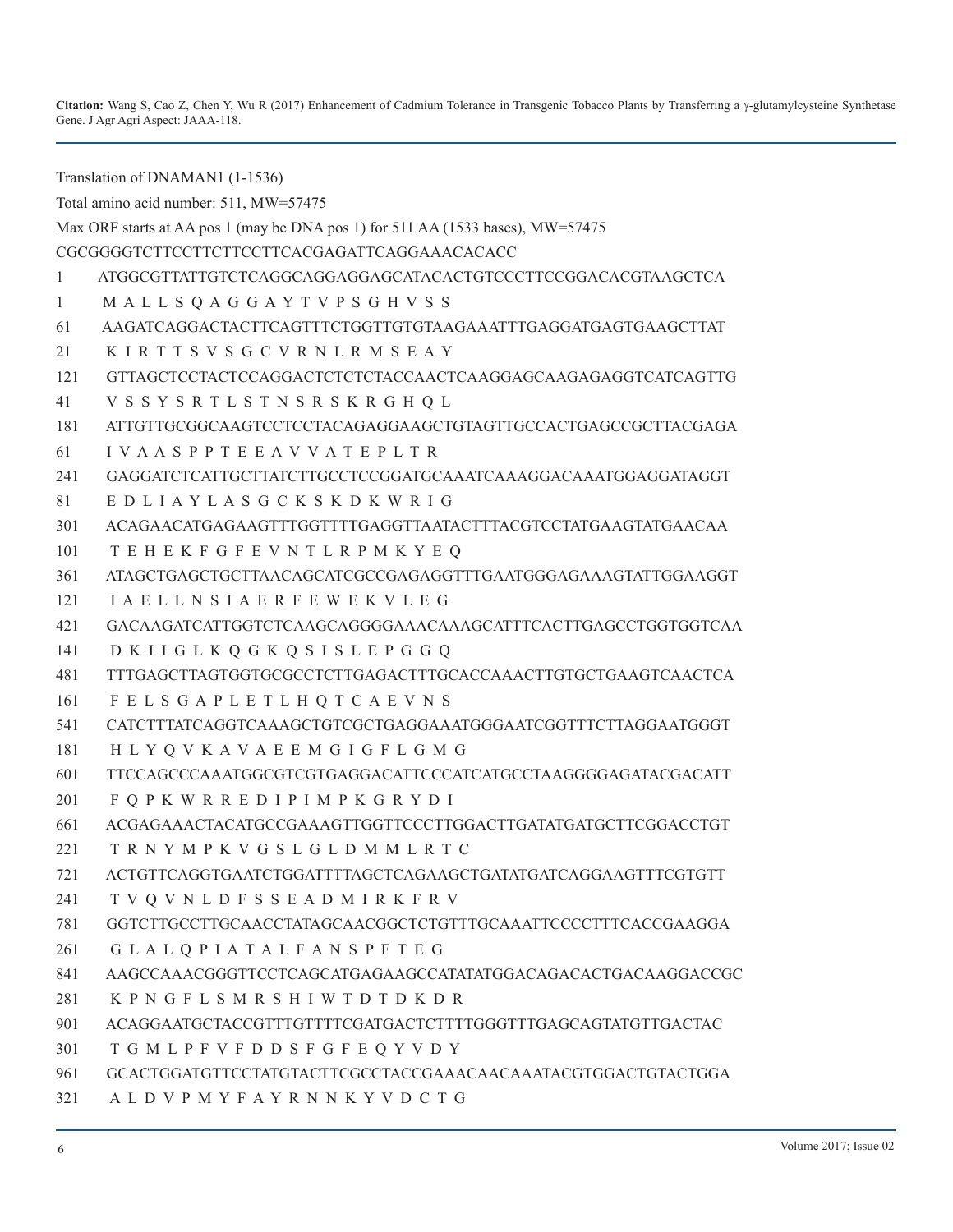- 1021 ATGACATTTAGGCAATTTTTAGCTGGAAAGCTTCCTTGCCTCCCAGGTGAACTGCCTACA
- 341 M T F R Q F L A G K L P C L P G E L P T
- 1081 TATAATGATTGGGAAAATCATCTGACGACAATATTCCTTGAGGTTCGGTTGAAGAGATAC
- 361 Y N D W E N H L T T I F L E V R L K R Y
- 1141 ATGGAGATGAGAGGCGCTGATGGAGGTCCCTGGAGGAGGTTGTGCGCCCTTCCAGCTTTC
- 381 M E M R G A D G G P W R R L C A L P A F
- 1201 TGGGTGGGTTTGTTCTATGATGAGGACGTTCTCCAAGCTGCCTTGGATCTGACAGCTGAC
- 401 W V G L F Y D E D V L Q A A L D L T A D
- 1261 TGGACTCCAGCAGAAAGAGAGATGCTAAGGAACAAAGTTCCAGTAACTGGTTTAAAGACA
- 421 W T P A E R E M L R N K V P V T G L K T
- 1321 CCGTTTAGAGATGGTTTGTTGAAGCATGTGGCTGAAGATGTCCTGAAACTCGCAACGGAT
- 441 P F R D G L L K H V A E D V L K L A T D
- 1381 GGTCTAGAGCGTAGGGGATACAAGGAAGCTGGTTTCTTGAACGCTCTCACTGAAGTGGTC
- 461 G L E R R G Y K E A G F L N A L T E V V
- 1441 AGAACAGGAGTTACACCGGCGGAGAATCTCTTGGAAATGTACAATGGAGAATGGGGACAA
- 481 R T G V T P A E N L L E M Y N G E W G Q
- 1501 AGCGTAGACCCTGTGTTCCAGGAACTGCTGTACTAA
- 501 S V D P V F Q E L L Y \*

#### AGGTTGACATGAGAACAAGAAGGTGTGAGTTTGTGAAACCTGAAGAACTCAAAGTCTCTCATGAATAAGGTTTTTT-TATTTGTTGCAATCCGGATTTGAGAACTGATTTTATTTTCTTTTGAAATTTGAAGCTGTGAAAAATAAAAATATGTAC-TAACGATTTCGATATGGGGAAATCGTCAGGGAAGTTGCAGTGTTTGGATCTTTGAATAAAATTTACCCATTTTTTT-GAAAAAAAAAAAAAAAAAAAAAAAAAAA

**Figure 3:** Nucleotide sequence and deduced amino acid sequence of γ-GCS. Start codon and stop codon are indicated by boxes. Primers of γ-GCS -QF and  $\gamma$ -GCS -OR are shown using gray boxes.

#### **Generation of γ-GCS transgenic tobacco plants**

In order to evaluate the effects of γ-GCS on heavy-metal accumulation, the Pakchoi *(Brassica chinensis)* γ-GCS cDNA, under control of the 35S promoter, was transformed into tobacco plants (Figure 4). The transgenic tobacco seedlings were placed in (16/8 hours of light/dark at 28<sup>o</sup>c) (Figure 5). The tested tobacco line showed amplification of the expected 1536 bp band after PCR using genespecific primers (Figure 6). Expression of γ-GCS in transgenic lines was confirmed by semi-quantitative RT-PCR analysis. The results showed that the γ-GCS gene was successfully expressed in tobacco plants (Figure 7).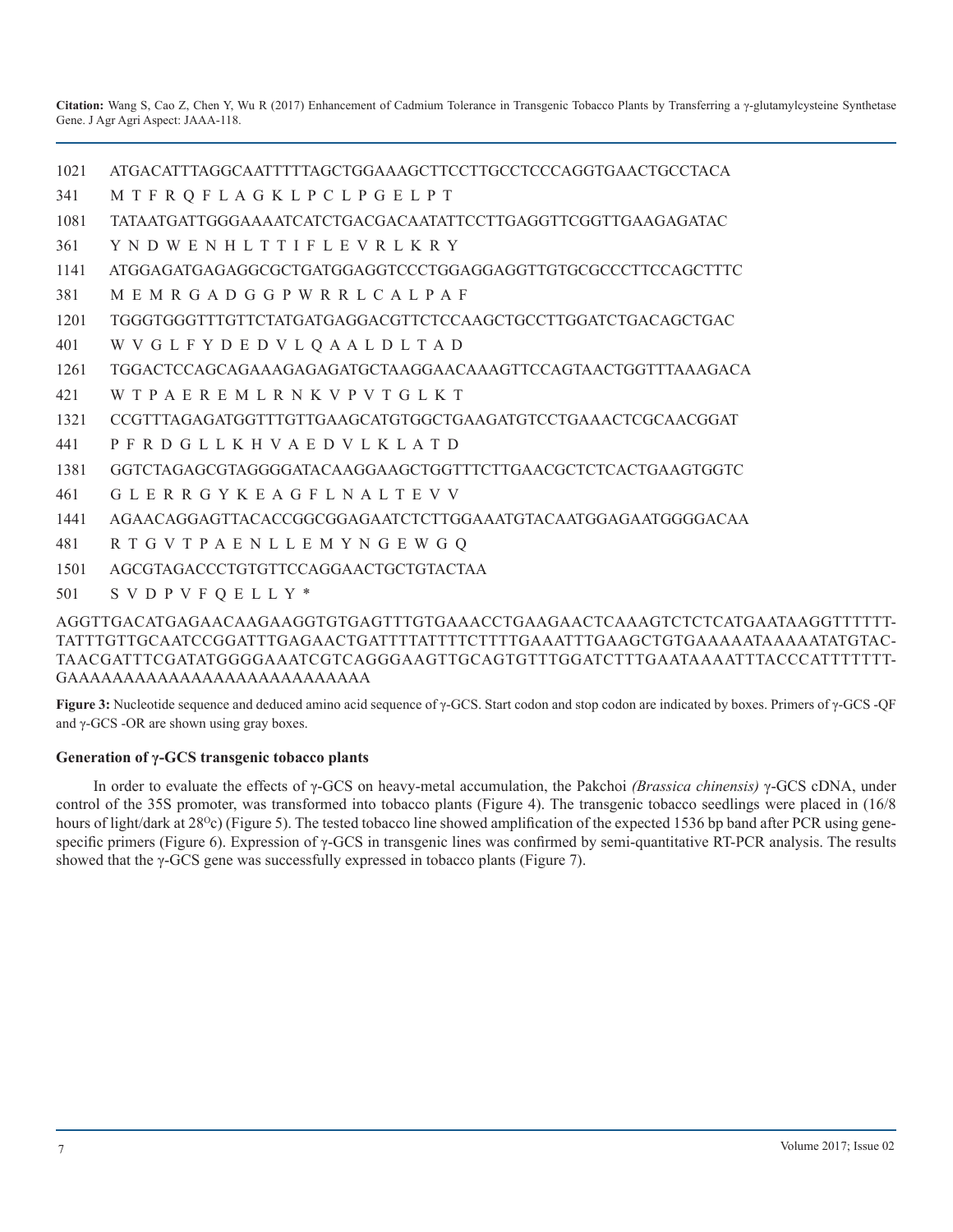

**Figure 4:** Resistant transgenic tobacco plants. Note: Transgenic tobacco plants were obtained by the *Agrobacterium tumefaciens* mediated tobacco leaf disc method, the pictures in this figure represent the process: a. Tobacco leaf discs' pre-culture; b. Co-cultivation of tobacco leaf discs and γ-GCS transgenic *A. tumefaciens* EHA105; c. Using carbenicillin to eliminate *A. tumefacien* and using kanamycin to select transgenic tobacco buds; d. Induction of transgenic tobacco buds' generation; e. Transplant transgenic tobacco buds to rooting media; d. Induction of rooting. Culture bottles were placed in greenhouse (16/8 hours of light/dark at  $28^{\circ}$ c).



**Figure 5:** Transgenic tobacco plants cultivated in greenhouse. Note: The potted tobacco plants were placed in greenhouse (16/8 hours of light/dark at  $28^\circ$ c). During this period, PCR method was applied to select positive γ-GCS transgenic tobacco plants. Cadmium stress (100 μmol/L) was applied to tobacco plants after 15 days. The roots and leaves of tobacco plants were harvested separately after 6 days' stress.



**Figure 6:** Amplification result of γ-GCS genetically modified tobacco. Notes: 1) Lane M: DNA Marker 10000; Lane 1: Blank control; Lane 2: Wild tobacco control; Lane 3-9: Positive γ-GCS transgenic tobacco PCR amplification products.2) The DNA templates of reactions 3 to 9 were isolated from different tobacco plants.



**Figure 7:** Electrophoretogram of RT-PCR detection of γ-GCS in transgenic tobacco Note: The RT-PCR result indicates, from the transcriptional level, that the γ-GCS gene was not only integrated into tobacco plant, but also expressed in tobacco plant.

#### **γ-GCS transgenic tobacco accumulates more Cd than wild tobacco plants**

The Cd contents of the transgenic tobacco plants and corresponding wild ones were shown in Figure 8. Generally, the expression of the γ-GCS gene enhanced the accumulation capability of Cd in tobacco plants. In this study (Table 2), the accumulation of Cd in the roots and leaves of wild tobacco plants was 20.88 μg/g and 9.95  $\mu$ g/g (in dry weight), respectively. The  $\gamma$ -GCS gene-transduced tobacco plants accumulated a greater amount of Cd, i.e., 51.38 μg/g in the roots and 11.36 μg/g in leaves. Our experimental results that the overexpression of the enzymatic synthesis gene in the glutathione synthesis pathway would enhance the accumulation of Cd. In addition, our results showed that Cd concentrations in the leaves of both wild and transgenic tobacco plants were lower than those in the roots.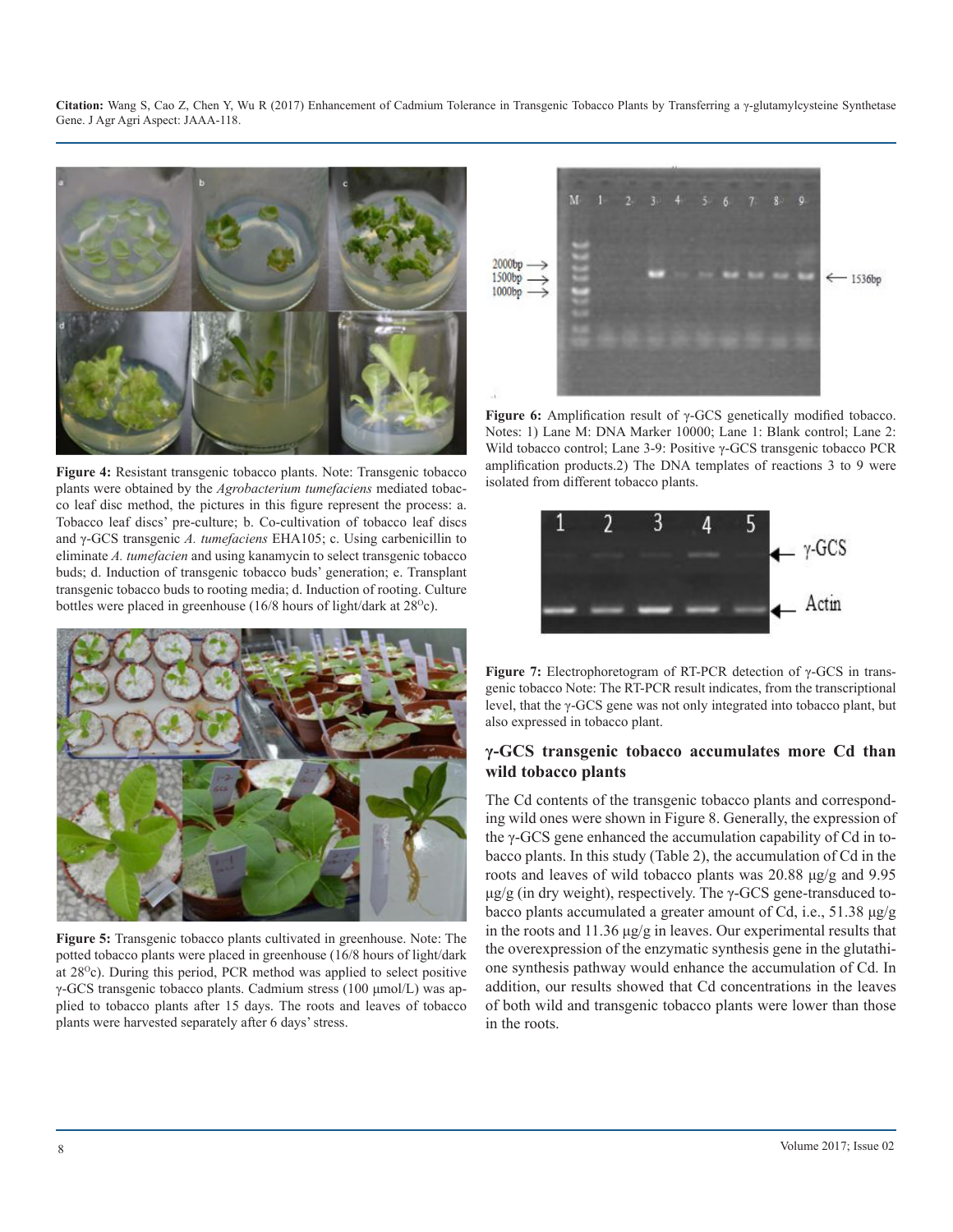| $\gamma$ -GCS | 5'-TACAGGTCCGAAGCATCA-3'    |
|---------------|-----------------------------|
|               | 5'-GGAGATACGACATTACGAGAA-3' |
| Actin         | 5'-AAGGGATGCGAGGATGGA-3'    |
|               | 5'-CAAGGAAATCACCGCTTTGG-3'  |

**Table 1:** Sequences of gene-specific primers used for RT-PCR.

| <b>Samples</b>                                                                                                                                                | <b>Cd</b> content<br>(ug/g) | 5% Significant<br>level | 1% Significant<br>level |
|---------------------------------------------------------------------------------------------------------------------------------------------------------------|-----------------------------|-------------------------|-------------------------|
| $1 - 1$                                                                                                                                                       | $20.88 \pm 0.77$            |                         |                         |
| $1 - 2$                                                                                                                                                       | $51.38 \pm 1.55$            | a                       |                         |
| $2 - 1$                                                                                                                                                       | $9.95 \pm 0.33$             | c                       |                         |
| $2 - 2$                                                                                                                                                       | $11.36 \pm 0.72$            | c                       |                         |
| $*1-1$ : wild tobacco roots; 1-2: $\gamma$ -GCS transgenic tobacco roots; 2-1:<br>wild tobacco leaves; $2-2$ : $\gamma$ -GCS transgenic tobacco leaves. (n=3) |                             |                         |                         |

**Table 2:** Statistical analysis of Cd content in tobacco plants under Cd stress (100μmol/L).



**Figure 8:** Cd content of tobacco plants under Cd stress, i.e., 100 μmol/L Cd solution. **Notes: 1)** 1-1: wild tobacco roots; 1-2: γ-GCS transgenic tobacco roots; 2-1: wild tobacco leaves; 2-2: γ-GCS transgenic tobacco leaves. **2)** Bars denote standard error of the mean (n=3) for the biological replicates.

#### **γ-GCS transgenic tobacco shows enhanced resistance of physiological indexes**

#### **Enzymatic activity**

#### **SOD**

SOD is an active substance in living bodies that can eliminate harmful substances in metabolic processes. This enzyme can withstand and block the damage caused to cells by oxygen free radicals, repair damaged cells, and eliminate radicals that cause cell damage. The mechanism of action of SOD is that this enzyme catalyzes the following reaction:  $2O^{2+}2H^{+} \rightarrow H_{2}O_{2} + O_{2}$ . The H<sub>2</sub>O<sub>2</sub> is further degraded by other enzymes *in vivo*. Our results (Figure 9 and Table 3) showed that the activity of SOD in the roots was relatively low compared with that in the leaves. Transgenic tobacco with  $γ$ -GCS exhibited an increase in the activity of SOD compared with the wild tobacco, i.e., 17.53% and 16.76% in the root and leaves, respectively. Because the plants were cultured under the same conditions, the expression of an exogenous gene is the most obvious factor to be considered when analyzing these results. The increase in the activity of the SOD enzyme was mainly due to the expression of the transduction gene.

| <b>Samples</b>                                                                                                                                                | <b>Enzyme activ-</b><br>ity $(U/g \cdot min)$ | 5% Significant<br>level | 1% Significant<br>level |
|---------------------------------------------------------------------------------------------------------------------------------------------------------------|-----------------------------------------------|-------------------------|-------------------------|
| $1 - 1$                                                                                                                                                       | $93.03 \pm 3.79$                              | d                       |                         |
| $1 - 2$                                                                                                                                                       | $109.34 \pm 3.88$                             | c                       |                         |
| $2 - 1$                                                                                                                                                       | $154.74 \pm 4.38$                             | h                       | R                       |
| $2 - 2$                                                                                                                                                       | $180.68 \pm 4.58$                             | a                       | А                       |
| $*1-1$ : wild tobacco roots; 1-2: $\gamma$ -GCS transgenic tobacco roots; 2-1:<br>wild tobacco leaves; $2-2$ : $\gamma$ -GCS transgenic tobacco leaves. (n=3) |                                               |                         |                         |

**Table 3:** Statistical analysis of SOD enzyme activity in tobacco plants under Cd stress.



**Figure 9:** SOD enzymatic activity of tobacco plants under Cd stress. Notes: 1) 1-1: wild tobacco roots; 1-2: γ-GCS transgenic tobacco roots; 2-1: wild tobacco leaves; 2-2: γ-GCS transgenic tobacco leaves. 2) Bars denote standard error of the mean (n=3) for the biological replicates.

#### **POD**

POD is an important plant enzyme that scavenges active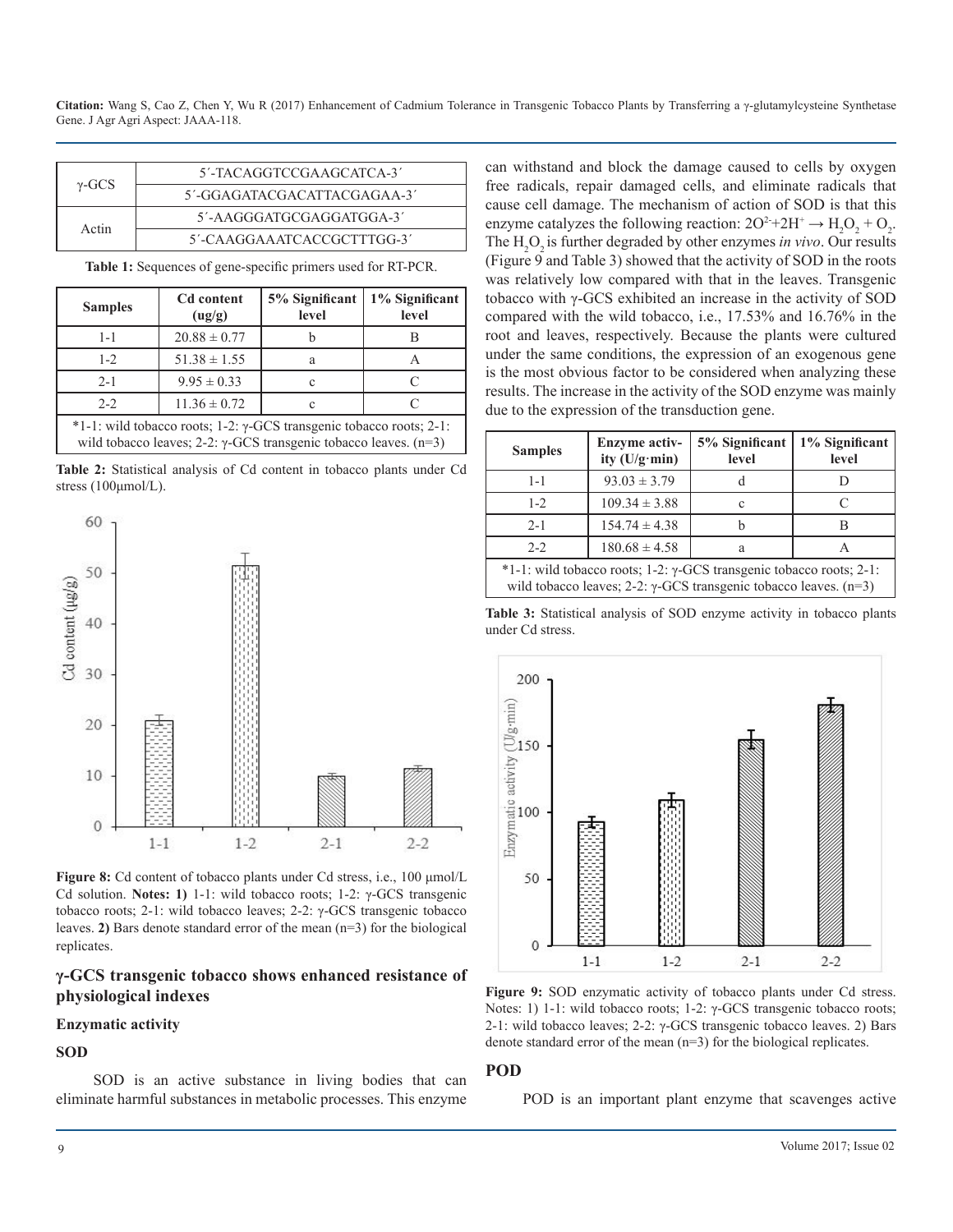oxygen; it plays an important role in plants in the degradation of  $H<sub>2</sub>O<sub>2</sub>$  and other peroxides into harmless substances such as H2O and O2 to maintain a low level of reactive oxygen, which protects the cell membrane structure and thereby improves plant resistance to adverse conditions, stresses and diseases. As shown in Figure 10 and Table 4, the POD enzyme activities of the transgenic tobacco plants were higher than those of wild tobacco. Compared with wild tobacco, the increase in the POD activities in the roots and leaves of the γ-GCS transgenic tobacco was 32.36% and 52.28%, respectively.

| <b>Enzyme activ-</b><br>ity $(U/g \cdot min)$ | 5% Significant<br>level | 1% Significant<br>level |
|-----------------------------------------------|-------------------------|-------------------------|
| $112.03 \pm 3.35$                             |                         |                         |
| $148.29 \pm 6.11$                             | c                       |                         |
| $202.34 \pm 6.39$                             |                         |                         |
| $308.78 \pm 8.87$                             | а                       |                         |
|                                               |                         |                         |

\*1-1: wild tobacco roots; 1-2: γ-GCS transgenic tobacco roots; 2-1: wild tobacco leaves; 2-2: γ-GCS transgenic tobacco leaves.  $(n=3)$ 

**Table 4:** Statistical analysis of POD enzyme activity in tobacco plants under Cd stress.



**Figure 10:** POD enzymatic activity of tobacco plants under Cd stress. Notes: 1) 1-1: wild tobacco roots; 1-2: γ-GCS transgenic tobacco roots; 2-1: wild tobacco leaves; 2-2: γ-GCS transgenic tobacco leaves. 2) Bars denote standard error of the mean (n=3) for the biological replicates.

#### MDA

MDA is a product that is produced when plant organs undergo senescence or are subjected to stress conditions that lead to membrane lipid peroxidation. MDA is usually used as an indicator of lipid peroxidation to determine the degree of cell membrane response to lipid oxidation and stress conditions. The experimental results (Figure 11 and Table 5) show that both the roots and leaves of transgenic tobacco plants had relatively higher concentrations of MDA. Although the amount of MDA produced in root produced was small, it was enhanced by the transduction of the γ-GCS gene. there was 36.28% more MDA in the γ-GCS transgenic tobacco root than that in wild tobacco root. While in the leaves, the MDA content in γ-GCS transgenic tobacco surpass that in wild tobacco by 11.92%.

| <b>Samples</b>                                                                                                                                                | <b>Content</b><br>$(\mu mol/g)$ | 5% Significant<br>level | 1% Significant<br>level |  |
|---------------------------------------------------------------------------------------------------------------------------------------------------------------|---------------------------------|-------------------------|-------------------------|--|
| $1 - 1$                                                                                                                                                       | $3.28 \pm 0.12$                 | d                       |                         |  |
| $1 - 2$                                                                                                                                                       | $4.47 \pm 0.37$                 | $\mathbf c$             |                         |  |
| $2 - 1$                                                                                                                                                       | $7.13 \pm 0.37$                 | h                       |                         |  |
| $2 - 2$                                                                                                                                                       | $7.98 \pm 0.28$                 | a                       |                         |  |
| $*1-1$ : wild tobacco roots; 1-2: $\gamma$ -GCS transgenic tobacco roots; 2-1:<br>wild tobacco leaves; $2-2$ : $\gamma$ -GCS transgenic tobacco leaves. (n=3) |                                 |                         |                         |  |

**Table 5:** Statistical analysis of MDA content in tobacco plants under Cd stress.



**Figure 11:** Results the MDA concentration in tobacco plants under Cd stress. Notes: 1) 1-1: wild tobacco roots; 1-2: γ-GCS transgenic tobacco roots; 2-1: wild tobacco leaves; 2-2: γ-GCS transgenic tobacco leaves. 2) Bars denote standard error of the mean (n=3) for the biological replicates.

#### **Proline**

Proline is one component of plant protein that can dissociate and become widespread in plant tissue. Under stress conditions such as drought and salinity, many plants accumulate a large amount of proline. The proline accumulated in plant bodies can play a role in cytoplasm osmotic adjustment, as well as a critical role in stabilizing the structure of biological macromolecules, reducing the acidity of cells, alleviating ammonia poisoning as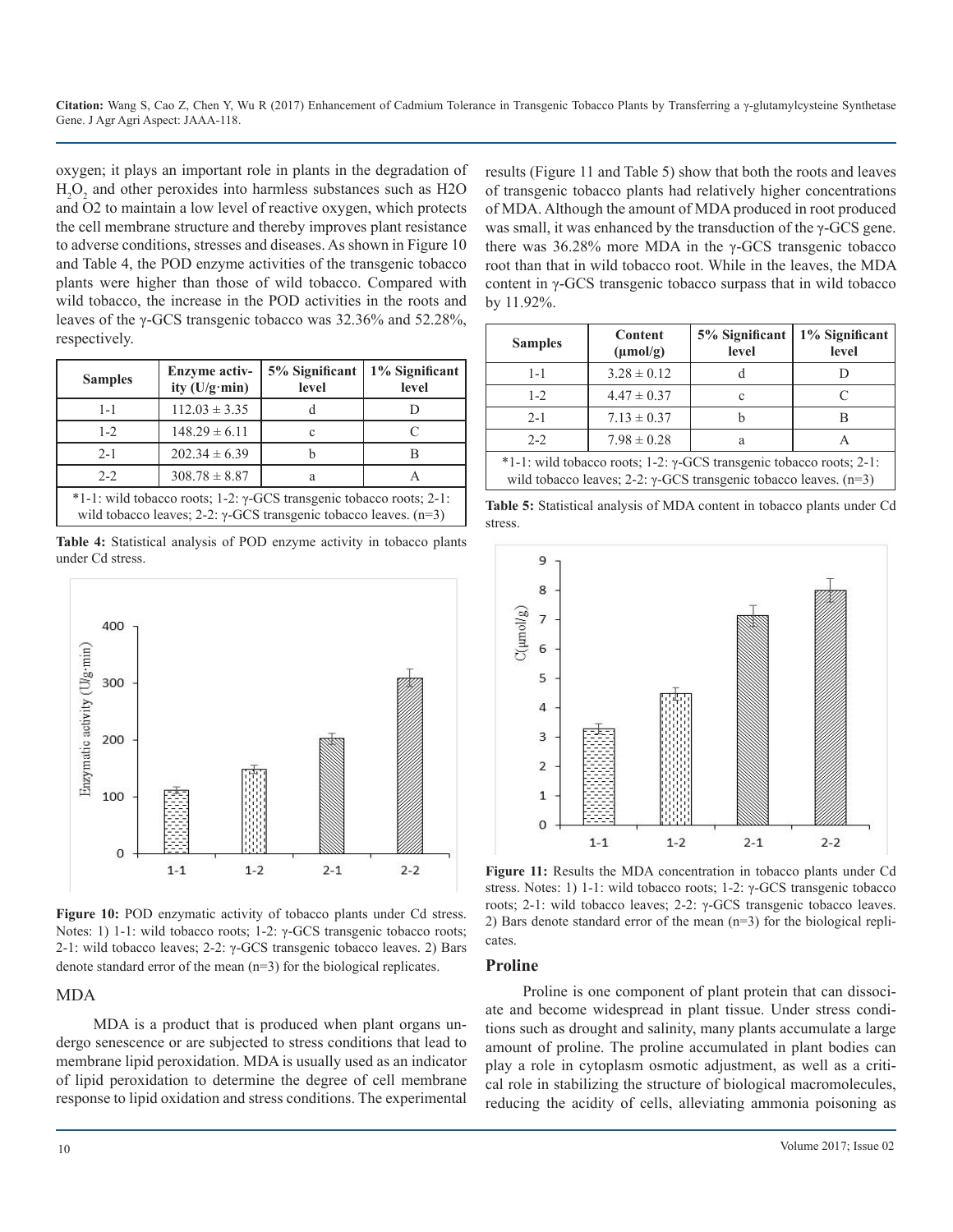well as regulating the cellular oxidation reduction potential, and so on. The proline content (Fig. 12 and Table 6) in our experiments showed that the transgenic tobacco  $γ$ -GCS gene was enhanced by the expression of proline. The proline content in wild tobacco was 2.74 μmol/g in the root and 53.98 μmol/g in the leaves compared with 3.07 μmol/g and 79.72 μmol/g in the roots and leaves, respectively, of γ-GCS transgenic tobacco plants. The transgenic tobacco plants accumulated more proline in the both roots (12.04%) and leaves (47.68%) when compared with the wild tobacco plants.

| Samples                                                                                                                                                       | Concentration<br>$(\mu \text{mol/g})$ | 5% Significant<br>level | $1\%$ Signifi-<br>cant level |  |
|---------------------------------------------------------------------------------------------------------------------------------------------------------------|---------------------------------------|-------------------------|------------------------------|--|
| $1 - 1$                                                                                                                                                       | $2.74 \pm 0.08$                       | c                       |                              |  |
| $1 - 2$                                                                                                                                                       | $3.07 \pm 0.22$                       | $\mathcal{C}$           | $\subset$                    |  |
| $2 - 1$                                                                                                                                                       | $53.98 \pm 0.79$                      |                         | R                            |  |
| $2 - 2$                                                                                                                                                       | $79.72 \pm 1.57$                      | a                       |                              |  |
| $*1-1$ : wild tobacco roots; 1-2: $\gamma$ -GCS transgenic tobacco roots; 2-1:<br>wild tobacco leaves; $2-2$ : $\gamma$ -GCS transgenic tobacco leaves. (n=3) |                                       |                         |                              |  |

**Table 6:** Statistical analysis of proline content in tobacco plants under Cd stress.



**Figure 12:** Results of the proline content in tobacco plants under Cd stress. Notes: 1) 1-1: wild tobacco roots; 1-2: γ-GCS transgenic tobacco roots; 2-1: wild tobacco leaves; 2-2: γ-GCS transgenic tobacco leaves. 2) Bars denote standard error of the mean (n=3) for the biological replicates.

#### **Glutathione (GSH)**

The GSH measured in the roots and leaves of the transgenic and wild tobacco plants is shown in Fig. 13 and Table 7. The GSH content in the transgenic tobacco plants was higher than that measured in the wild tobacco plants, in both roots and leaves. The GSH in the roots and leaves of the  $γ$ -GCS transgenic tobacco plants was

13.41% and 29.45% higher, respectively, than that in wild plants. GSH is a substrate of PCs, and influences the amount of PCs formation. PCs can reduce the Cd toxicity of plants through chelation in the form of  $Cd^{2+}$ , and thereby play an important role in heavy metal detoxification. The results in this study showed that under  $Cd<sup>2+</sup>$  stress, the  $\gamma$ -GCS gene-transduced tobacco plants had higher GSH contents compared with the wild tobacco plants. This suggests that the exogenous genes were expressed in tobacco plants, which enhanced the synthesis of GSH and led to a greater amount of PCs and a higher accumulation of the heavy metal.

| Samples                                                                           | Concentration( $\mu$ mol/g) | $5\%$ Signifi-<br>cant level | 1% Signifi-<br>cant level |
|-----------------------------------------------------------------------------------|-----------------------------|------------------------------|---------------------------|
| $1 - 1$                                                                           | $35.86 \pm 1.67$            |                              |                           |
| $1 - 2$                                                                           | $40.67 \pm 1.84$            | a                            |                           |
| $2 - 1$                                                                           | $20.64 \pm 1.15$            |                              |                           |
| $2 - 2$                                                                           | $26.72 \pm 1.16$            | C                            |                           |
| $*1$ $\cdot$ wild to base coate $1.2$ $\cdot$ GCS transgrapic to base coate $2.1$ |                             |                              |                           |

1-1: wild tobacco roots; 1-2:  $\gamma$ -GCS transgenic tobacco roots; 2-1: wild tobacco leaves; 2-2: γ-GCS transgenic tobacco leaves.  $(n=3)$ .

**Table 7:** Statistical analysis of GSH content in tobacco plants under Cd stress.



**Figure 13:** GSH contents of transgenic and non-transgenic tobacco plants under Cd stress. **Notes: 1)** 1-1: wild tobacco roots; 1-2: γ-GCS transgenic tobacco roots; 2-1: wild tobacco leaves; 2-2: γ-GCS transgenic tobacco leaves. **2)** Bars denote standard error of the mean (n=3) for the biological replicates.

## **Discussion**

Plants develop many defense mechanisms to resist heavy metal stress, one of which is dependent on cysteine-rich peptides, mainly phytochelatins and metallothioneins [27]. These peptides can combine with many types of heavy metals to achieve the function of detoxification [28, 29]. PC synthase is a key enzyme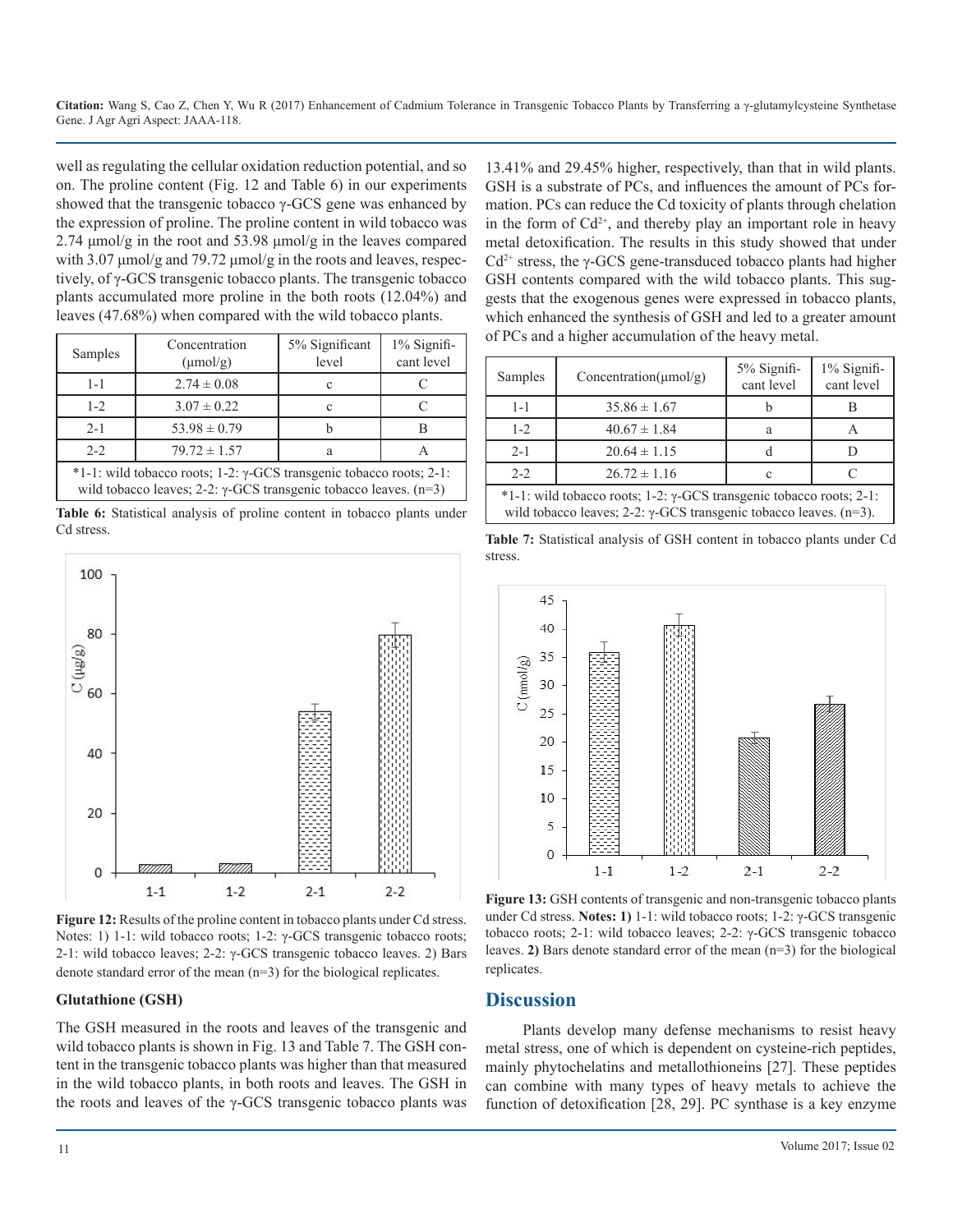in the biosynthetic pathway; The activity of PC synthase has been known for many years, but its gene was not isolated until 1999 when three research groups cloned the gene of PC synthase of *Arabidopsis*, wheat, and fission yeast [30]. Since phytochelatin synthase was cloned, it has aroused the attention of researchers [28, 31-33]; some researchers have used the PC synthase gene to genetically modify plants for improved heavy metal pollution remediation of the environment. Overexpression of the *Arabidopsis* gene AtPCS1 in tobacco enhanced tobacco seedling resistance to Cd and increased Cd accumulation by twofold compared with wild species [23]. Expression of the AtPCS1 gene in *E. coli* improved the survival rate under cadmium and arsenic stress, and increased the Cd and arsenic contents in *E. coli* by 20- and 50-fold [33, 34], respectively.

Resistance testing is an important indicator and is a promising measurement of the anti-reversal mechanism of transgenic tobacco. Through the determination and analysis of the physiological and biochemical indicators of tobacco, this method can be used to ascertain the anti-heavy metal capacity of transgenic tobacco. Heavy metals can directly or indirectly lead to the formation of reactive oxygen in plants, which lead to an increase in free radicals that affect membrane lipid oxidation, proteins, pigments, enzymes, nucleic acids, and may even result in plant death. SOD is an active substance in plants that can eliminate harmful substances produced during metabolic processes [35, 36]. This enzyme can withstand and block the damage caused to cells by oxygen free radicals, repair damaged cells, and eliminate the radicals that cause cell damage. POD is another important plant enzyme that scavenges active oxygen. This enzyme plays an important role in plants in the degradation of  $H_2O_2$  and other peroxides into harmless substances such as  $H_2O$  and  $O_2$  to maintain a low level of reactive oxygen, which protects the cell membrane structure and thereby improves plant resistance to adverse conditions, stresses, and diseases [36, 37]. Proline is an important stress response material. From a plant physiology perspective, when plants are stressed, they produce a certain response [38], and the final product of membrane lipid oxidation is MDA. MDA, which combines with the plasma membrane, amino acids, proteins, unsaturated fatty acids and other biological macromolecules, prevents the synthesis of lipids and the destruction of the membrane structure [39]. Therefore, on the one hand, membrane lipid peroxidation can cause DNA damage and change the transport of RNA from the nucleus to the cytoplasm, but on the other hand, can also affect cell membrane structure and function. Therefore, the MDA content is an indicator of lipid oxidation strength [40]. Plants growing in natural soil that accumulate a Cd content of more than 100 mg/kg (dry weight) are referred to as Cd hyperaccumulators. Studies have shown that plants of the Brassicaceae family can accumulate Cd in their roots and aerial parts. *Thlaspi caerulescens* is a Cd hyperaccumulator of the Brassicaceae family; it can accumulate as much as 1140 mg/kg of Cd in its aboveground components under the stress of

200 μmol/L of Cd2+ [41,42]. *Brassica juncea* L. can accumulate 200 to 1200 mg/kg of Cd under the stress of 25 μmol/L of Cd [43]. Many other studies have come to the same conclusions, i.e., that cabbage, especially the aerial parts, has an excellent ability to accumulate Cd under  $Cd^{2+}$  stress. The Cd concentration in the cabbage body is related to the concentration of PC and GSH. The hyper-accumulation of Cd in cabbage is consistent with the acceleration of PC synthesis induction, indicating that the synthesis of PCs is very important for Cd hyper-accumulators. On the other hand, the increase in PC synthesis due to Cd stress would accelerate the enrichment of GSH in the cell. However, under a high Cd concentration of 200 μmol/L, PCs seem to be saturated by Cd, while the GSH concentration declines, and the amount of in vivo accumulation of Cd in cabbage exceeds its Cd detoxification capacity [44]. In the biosynthetic pathway of the roots, the concentration of PCs under Cd stress is related to the biosynthetic pathway.

## **Conclusion**

Our experimental results showed that the γ-GCS transgenic tobacco plants demonstrated a superior ability with respect to cadmium stress resistance and accumulation, and there was a relative high accumulation of cadmium in the roots compared with that in the leaves. The results indicate that the transduction of the exogenous resistance gene  $\gamma$ -GCS enhanced the Cd<sup>2+</sup> resistance and accumulation of plants, and is a potential remediation method for heavy metal pollution. Based on this experiment, further studies should be conducted. Firstly, the selection range of materials should be expanded and the determination of the physiological indicators should be improved by systematically measuring the physiological responses of plants under heavy metal stress. Screening of plant germplasm resources and in-depth analyses of the physiological and biochemical indicators in different plant genotypes should be conducted to obtain better and more heavy metal resistancerelated plant materials. Secondly, the cloning of other genes in the PC synthesis and MT metabolic pathways should be completed. In addition, an in-depth study of their mechanisms of action is required to provide a good foundation to enrich and improve the PC metabolic pathways. Thirdly, a cabbage Cd-stress cDNA library should be constructed to provide materials for the further study of cabbage heavy metal resistance. Fourthly, the numerous existing wild-type Chinese cabbage germplasm resources, or the relevant gene deletion cabbage germplasm resources should be obtained using appropriate techniques.

## **Declarations**

#### **Acknowledgements**

We are grateful to Dr. Jason T.C. Tzen, professor of Graduate institute of biotechnology, Taiwan Chung Hsing University for his kind editing in our manuscript.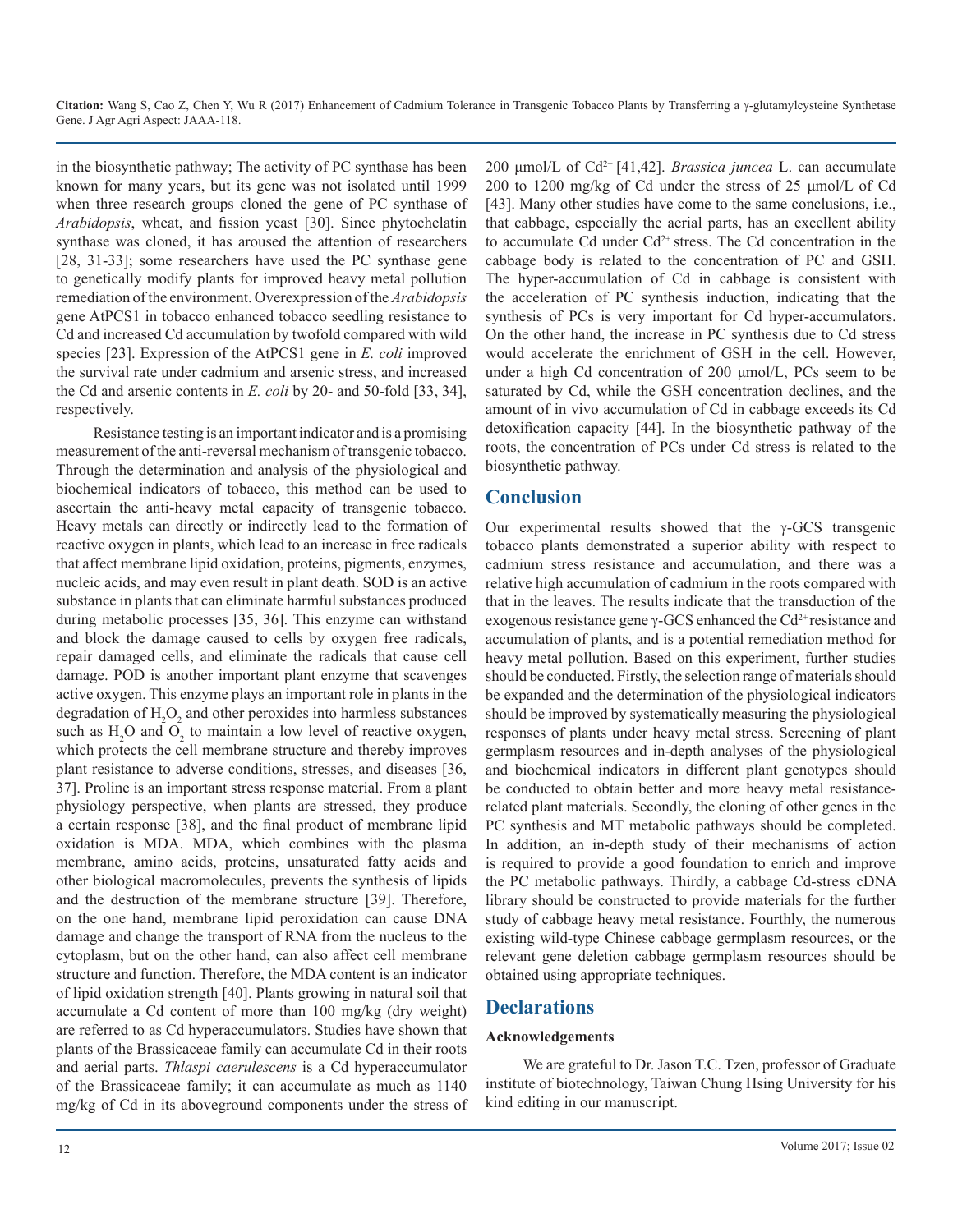#### **Funding**

This work was supported by the National Natural Science Foundation of China (grants No.30571138) and the pivotal project in the Natural Science Foundation of Fujian Province in China (grants No. B0520001).

#### Availability of data and materials

[All the supporting data are included within the article and](http://link.springer.com/article/10.1007/s12010-009-8565-4)  additional files.

#### **Authors' contribution**

SW, ZC, YC contributed to the design of the research. YC carried out the γ-GCS gene isolation and analysis. ZC carried out the generation of transgenic tobacco plant and the physiological analysis. ZC, RW and YC contributed to the analysis of the results [and writing the manuscript. SW supervised the research and](http://www.sciencedirect.com/science/article/pii/S0981942806001768)  contributed to the correction of the manuscript. All authors have read and approved the final version of the manuscript.

#### **Competing interests**

The authors declare that they have no competing interests.

#### **Consent for publication**

Not applicable.

#### **[Ethics approval and consent to participate](http://onlinelibrary.wiley.com/doi/10.1046/j.1365-313x.1998.00262.x/full)**

Not applicable

#### **References**

- 1. [Zhang Y, Zhao L, Wang Y, Yang B, Chen S \(2008\) Enhancement of](http://www.sciencedirect.com/science/article/pii/S0045653508003949)  [heavy metal accumulation by tissue specific co-expression of iaaM](http://www.sciencedirect.com/science/article/pii/S0045653508003949)  [and ACC deaminase genes in plants. Chemosphere 72: 564-571](http://www.sciencedirect.com/science/article/pii/S0045653508003949).
- 2. [Wernick IK, Themelis NJ \(1998\) Recycling metals for the environment.](http://www.annualreviews.org/doi/abs/10.1146/annurev.energy.23.1.465)  [Annual Review of Energy and the Environment 23: 465-497](http://www.annualreviews.org/doi/abs/10.1146/annurev.energy.23.1.465).
- 3. [Zhuang P, McBride MB, Xia H, Li N, Li Z \(2009\) Health risk from heavy](http://www.sciencedirect.com/science/article/pii/S0048969708011121)  [metals via consumption of food crops in the vicinity of Dabaoshan mine,](http://www.sciencedirect.com/science/article/pii/S0048969708011121)  [South China. Science of the Total Environment 407: 1551-1561](http://www.sciencedirect.com/science/article/pii/S0048969708011121).
- 4. [Van Huysen T, Terry N, Pilon-Smits EA \(2004\) Exploring the selenium](http://www.ncbi.nlm.nih.gov/pubmed/)  [phytoremediation potential of transgenic Indian mustard overexpress](http://www.ncbi.nlm.nih.gov/pubmed/)[ing ATP sulfurylase or cystathionine-gamma-synthase. Int J Phytore](http://www.ncbi.nlm.nih.gov/pubmed/)[mediation 6: 111-118](http://www.ncbi.nlm.nih.gov/pubmed/).
- 5. [Kotrba P, Najmanova J, Macek T, Ruml T, Mackova M \(2009\) Geneti](http://www.ncbi.nlm.nih.gov/pubmed/)[cally modified plants in phytoremediation of heavy metal and metalloid](http://www.ncbi.nlm.nih.gov/pubmed/)  [soil and sediment pollution. Biotechnol Adv 27: 799-810](http://www.ncbi.nlm.nih.gov/pubmed/).
- 6. [Eapen S, Singh S, D'souza S \(2007\) Advances in development of](http://www.sciencedirect.com/science/article/pii/S0734975007000523)  [transgenic plants for remediation of xenobiotic pollutants. Biotechnol](http://www.sciencedirect.com/science/article/pii/S0734975007000523)[ogy advances 25: 442-451](http://www.sciencedirect.com/science/article/pii/S0734975007000523).
- 7. [Van Aken B \(2009\) Transgenic plants for enhanced phytoremediation](http://www.ncbi.nlm.nih.gov/pubmed/)  [of toxic explosives. Curr Opin Biotechnol 20: 231-236](http://www.ncbi.nlm.nih.gov/pubmed/).
- 8. [Bizily SP, Rugh CL, Summers AO, Meagher RB \(1999\) Phytoreme](http://www.pnas.org/content/96/12/6808.short)[diation of methylmercury pollution: merB expression in](http://www.pnas.org/content/96/12/6808.short) *Arabidopsis thaliana* [confers resistance to organomercurials. Proceedings of the](http://www.pnas.org/content/96/12/6808.short)  [National Academy of Sciences 96: 6808-6813](http://www.pnas.org/content/96/12/6808.short).
- 9. [Clemens S, Palmgren MG, Krämer U \(2002\) A long way ahead: under](http://www.sciencedirect.com/science/article/pii/S1360138502022951)[standing and engineering plant metal accumulation. Trends in plant](http://www.sciencedirect.com/science/article/pii/S1360138502022951)  [science 7: 309-315](http://www.sciencedirect.com/science/article/pii/S1360138502022951).
- 10. [Pal R, Rai J \(2010\) Phytochelatins: peptides involved in heavy metal](http://link.springer.com/article/10.1007/s12010-009-8565-4)  detoxification. Applied biochemistry and biotechnology 160: 945-963.
- 11. [Daniell H, Ruiz ON, Dhingra A \(2004\) Chloroplast genetic engineering](https://link.springer.com/protocol/10.1385/1-59259-827-7:111)  [to improve agronomic traits. Transgenic plants: methods and protocols](https://link.springer.com/protocol/10.1385/1-59259-827-7:111)  [286: 111-137](https://link.springer.com/protocol/10.1385/1-59259-827-7:111).
- 12. Song W-Y, Sohn EJ, Martinoia E, Lee YJ, Yang Y-Y, et al. (2003) Engineering tolerance and accumulation of lead and cadmium in transgenic plants. Nature biotechnology 21: 914-919.
- 13. [Peterson AG, Oliver DJ \(2006\) Leaf-targeted phytochelatin synthase](http://www.sciencedirect.com/science/article/pii/S0981942806001768)  in *Arabidopsis thaliana*. Plant Physiology and Biochemistry 44: 885- [892](http://www.sciencedirect.com/science/article/pii/S0981942806001768).
- 14. [Cobbett C, Goldsbrough P \(2002\) Phytochelatins and metallothion](http://www.annualreviews.org/doi/abs/10.1146/annurev.arplant.53.100301.135154)[eins: roles in heavy metal detoxification and homeostasis. Annual re](http://www.annualreviews.org/doi/abs/10.1146/annurev.arplant.53.100301.135154)[view of plant biology 53: 159-182](http://www.annualreviews.org/doi/abs/10.1146/annurev.arplant.53.100301.135154).
- 15. [Wang S-L, Chen X-Y, Chen H, Chen D-M, Wang F-J, et al. \(2007\)](http://en.cnki.com.cn/Article_en/CJFDTOTAL-ZGTN200705029.htm)  [Physio-chemical mechanism of cadmium tolerance of Chinese cab](http://en.cnki.com.cn/Article_en/CJFDTOTAL-ZGTN200705029.htm)bage (*Brassica chinensis*[\). Chinese Journal of Eco-Agriculture 5:](http://en.cnki.com.cn/Article_en/CJFDTOTAL-ZGTN200705029.htm)  [P029](http://en.cnki.com.cn/Article_en/CJFDTOTAL-ZGTN200705029.htm).
- 16. [Cobbett CS, May MJ, Howden R, Rolls B \(1998\) The glutathione-de](http://onlinelibrary.wiley.com/doi/10.1046/j.1365-313x.1998.00262.x/full)ficient, cadmium-sensitive mutant, cad2–1, of *Arabidopsis thalianais* [deficient in ?-glutamylcysteine synthetase. The Plant Journal 16: 73-](http://onlinelibrary.wiley.com/doi/10.1046/j.1365-313x.1998.00262.x/full) [78](http://onlinelibrary.wiley.com/doi/10.1046/j.1365-313x.1998.00262.x/full).
- 17. [Dai J, Balish R, Meagher RB, Merkle SA \(2009\) Development of](https://link.springer.com/article/10.1007/s11056-008-9130-7) [transgenic hybrid sweetgum \(](https://link.springer.com/article/10.1007/s11056-008-9130-7)*Liquidambar styraciflua*× *L. formosana*) [expressing ?-glutamylcysteine synthetase or mercuric reductase for](https://link.springer.com/article/10.1007/s11056-008-9130-7) [phytoremediation of mercury pollution. New forests 38: 35-52](https://link.springer.com/article/10.1007/s11056-008-9130-7).
- 18. [Reisinger S, Schiavon M, Terry N, Pilon-Smits EA \(2008\) Heavy metal](http://www.tandfonline.com/doi/abs/10.1080/15226510802100630)  [tolerance and accumulation in Indian mustard \(](http://www.tandfonline.com/doi/abs/10.1080/15226510802100630)*Brassica juncea* L.) ex[pressing bacterial ?-glutamylcysteine synthetase or glutathione syn](http://www.tandfonline.com/doi/abs/10.1080/15226510802100630)[thetase. International Journal of Phytoremediation 10: 440-454](http://www.tandfonline.com/doi/abs/10.1080/15226510802100630).
- 19. [Scheerer U, Haensch R, Mendel RR, Kopriva S, Rennenberg H, et al.](https://academic.oup.com/jxb/article-abstract/61/2/609/618744) [\(2010\) Sulphur flux through the sulphate assimilation pathway is dif](https://academic.oup.com/jxb/article-abstract/61/2/609/618744)[ferently controlled by adenosine 5'-phosphosulphate reductase under](https://academic.oup.com/jxb/article-abstract/61/2/609/618744)  [stress and in transgenic poplar plants overexpressing ?-ECS, SO, or](https://academic.oup.com/jxb/article-abstract/61/2/609/618744)  [APR. Journal of experimental botany 61: 609-622](https://academic.oup.com/jxb/article-abstract/61/2/609/618744).
- 20. [Ghanta S, Bhattacharyya D, Sinha R, Banerjee A, Chattopadhyay S](http://link.springer.com/article/10.1007/s00425-011-1349-4)  [\(2011\) Nicotiana tabacum overexpressing ?-ECS exhibits biotic stress](http://link.springer.com/article/10.1007/s00425-011-1349-4)  [tolerance likely through NPR1-dependent salicylic acid-mediated](http://link.springer.com/article/10.1007/s00425-011-1349-4)  [pathway. Planta 233: 895-910](http://link.springer.com/article/10.1007/s00425-011-1349-4).
- 21. [Guo J, Dai X, Xu W, Ma M \(2008\) Overexpressing GSH1 and AsPCS1](http://www.sciencedirect.com/science/article/pii/S0045653508004761)  [simultaneously increases the tolerance and accumulation of cadmium](http://www.sciencedirect.com/science/article/pii/S0045653508004761) and arsenic in *Arabidopsis thaliana*[. Chemosphere 72: 1020-1026](http://www.sciencedirect.com/science/article/pii/S0045653508004761).
- 22. [Kawashima CG, Noji M, Nakamura M, Ogra Y, Suzuki KT, Saito K](http://www.springerlink.com/index/H85L2N2W6526K75X.pdf)  [\(2004\) Heavy metal tolerance of transgenic tobacco plants over-ex](http://www.springerlink.com/index/H85L2N2W6526K75X.pdf)[pressing cysteine synthase. Biotechnology letters 26: 153-157](http://www.springerlink.com/index/H85L2N2W6526K75X.pdf).